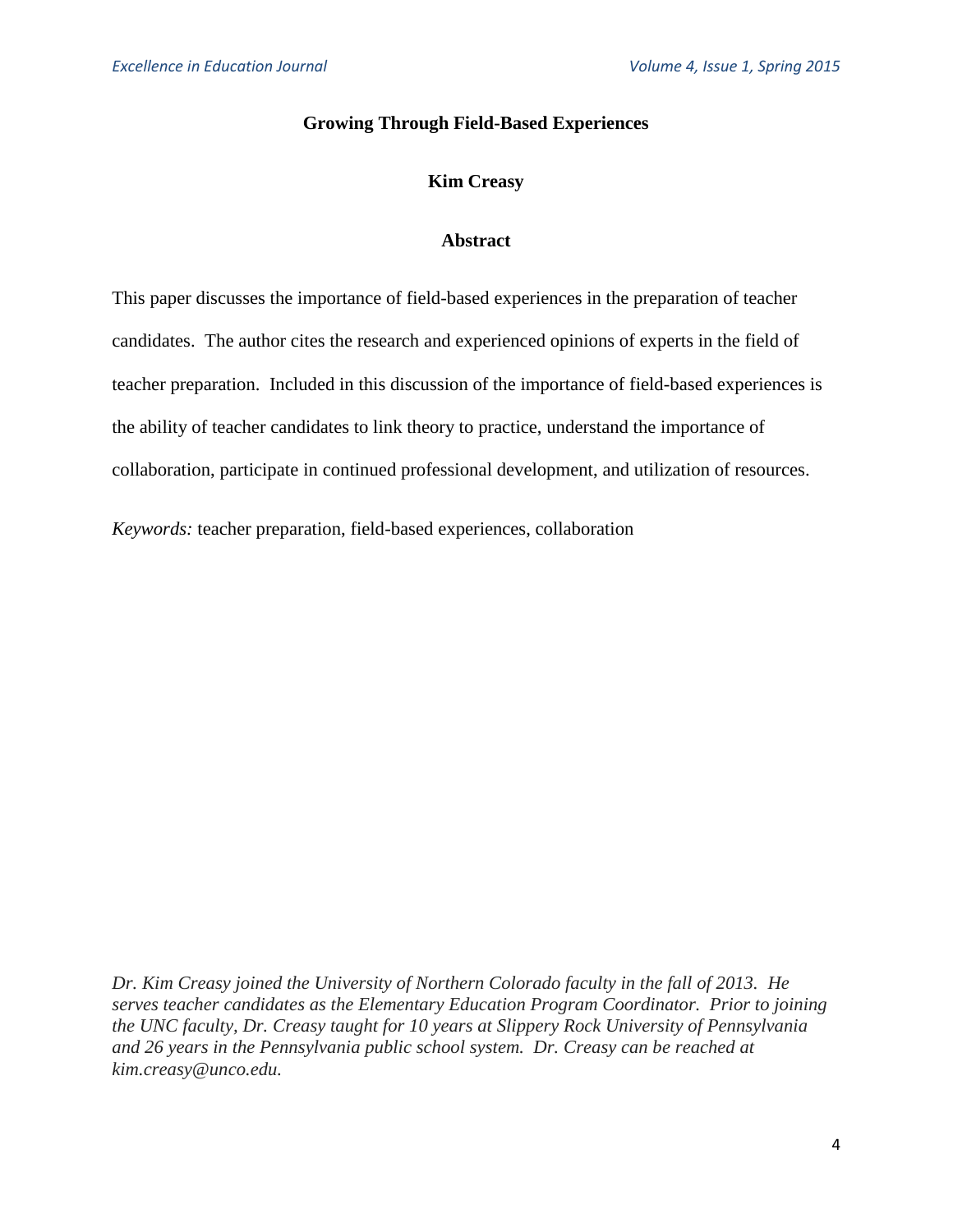Teachers bear a responsibility to prepare the next generation of our nation's citizens. Through utilizing a variety of instructional strategies, teachers provide children the cognitive, social, emotional, and behavioral tools which enable them to become competent, caring, and contributing citizens. The lives that a teacher touches over the course of his or her career are numerous and the influence a teacher can have on learners is profound. Based on this understanding of the important function of educators, the preparation of teachers is of utmost importance to our society as a whole (Ambe, 2006; Bruning, 2006; Darling-Hammond, & Baratz-Snowden, 2005; Murphy, Delli, & Edwards, 2004; National Council for Accreditation of Teacher Education, n.d.; Wise & Leibrand, 2000).

There has been and continues to be an enormous amount of public focus recently examining teacher quality and preparation (Cochran-Smith, 2006). The general conclusion is that for there to be a change in K-12 students, there must be a change in those who teach those students. An effort to increase teachers' proficiency and efficacy is a critical component in making necessary changes to the American education system (Bruning, 2006; Darling-Hammond & Baratz-Snowden, 2005). As a result of this focus, reforms have been enacted to create more rigorous teacher preparation programs.

Colleges and universities have the challenge of assuring their programs of study provide the curricular and experiential components to generate teacher candidates who are well-prepared for today's classrooms and the challenges found within. National and state teaching standards provide a framework upon which teacher education programs can build their curriculum; however, it is the responsibility of higher education entities to interpret the standards and employ them in the creation and delivery of their teacher preparatory programs.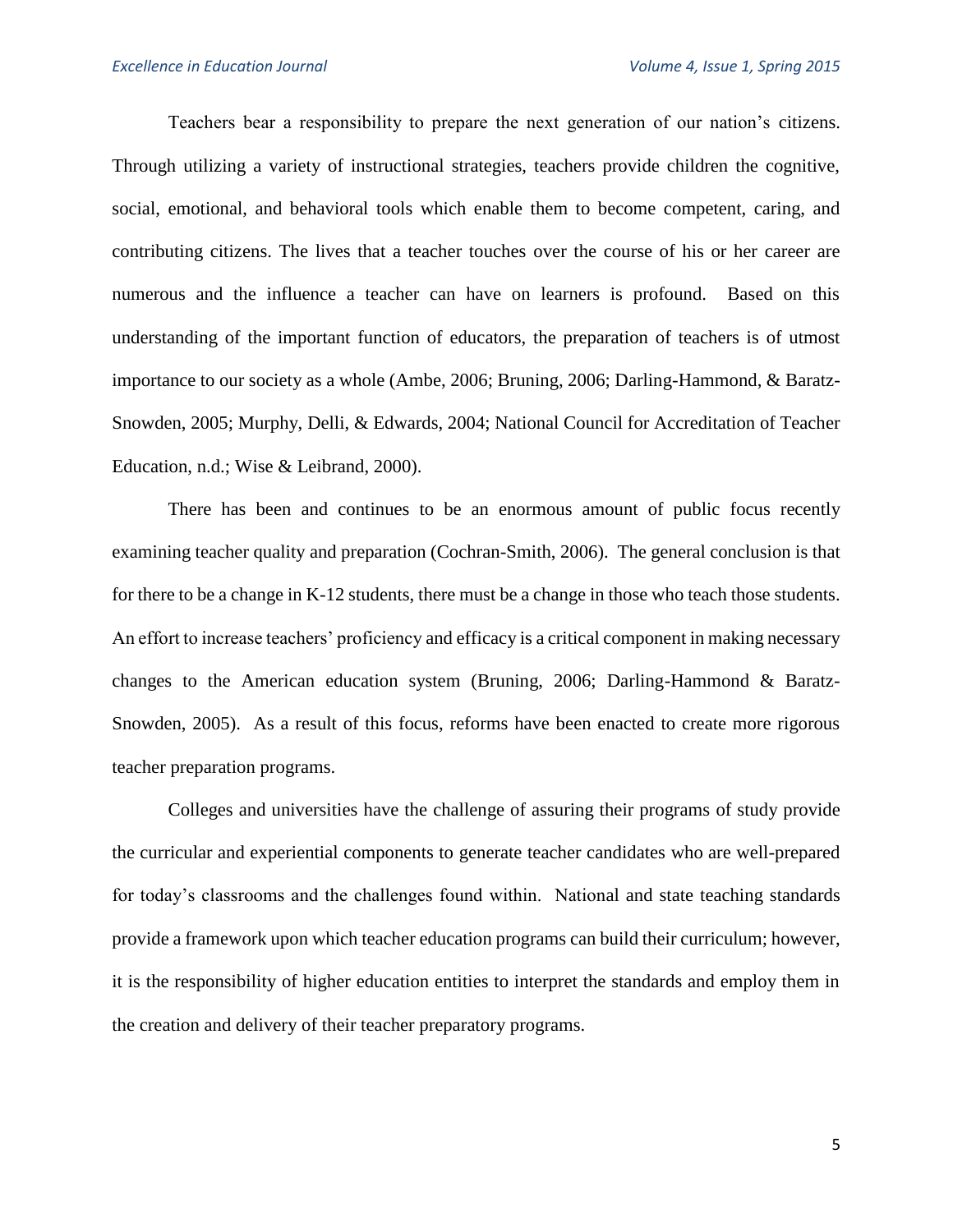Within this process of analyzing and applying standards, there is opportunity for great variance in interpretation. Therefore, the responsibility falls on individual education programs to further identify, through empirical research, characteristics of effective education programs and from that data build their curriculum on the foundation of best practices (Cochran-Smith, 2006; Comer & Maholmes, 1999; Dean, Lauer, & Urquhart, 2005; Scannell, n.d.). As this research is conducted, the component which most often is identified as characteristic of a good teacher preparation program is the need for early and numerous opportunities to practice teaching in field based experiences (Larson, 2005).

In one study of graduates of teacher education programs responses indicated three major recommendations for program improvement: a) more observation time in a wider variety of schools with a wider variety of students and experienced classroom teachers, b) more time and opportunities to engage in actual teaching, and c) closer supervision with constructive feedback (Darling-Hammond, Hudson, & Kirby, 1989). A noted short-coming shared by teacher education graduates is the existence of a large gap between theory, classroom practice, and utility of coursework. Furthermore, the referral to a lack of a connection between theory and practice in teacher preparatory programs seems to increase after teacher candidates have spent some time in the classroom.

The National Commission on Teaching and America's Future (1996) indicated that numerous teacher education programs separate theory from application citing that in some places, "…teachers were taught to teach in lecture halls from texts and teachers who frequently had not themselves ever practiced what they were teaching" (p. 31). In addition, often teacher candidates would complete their coursework before they began student teaching and there was seldom a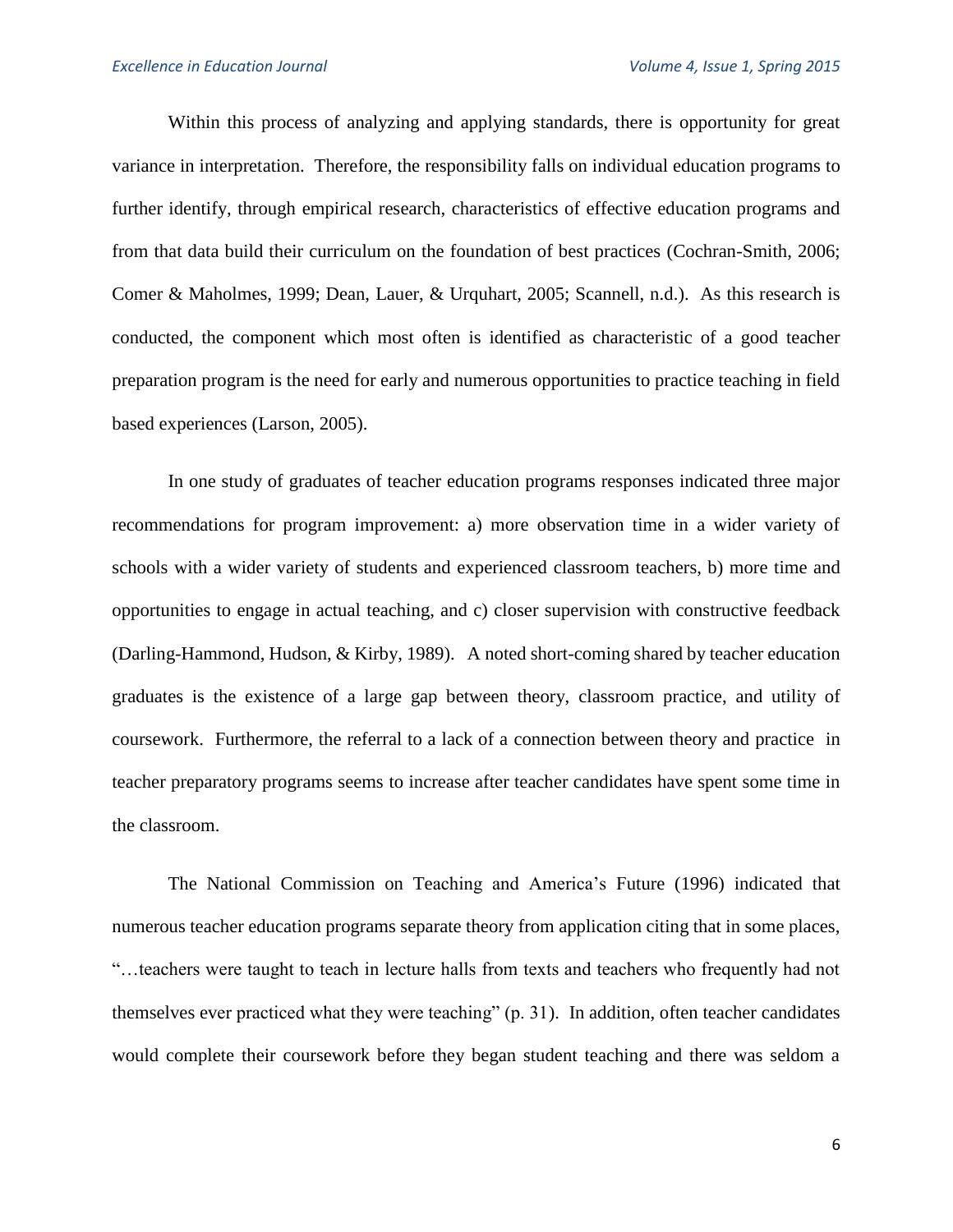connection made between what they were doing in their classrooms to what they had learned in their programs.

Jacobs (2001) argued that teacher preparation programs should design their own curriculum after Vygotsky's scaffolding model. This model would provide teacher candidates with a firm, theoretical foundation and offer opportunities for teacher candidates to put this theory to use in actual classrooms. It is imperative for teacher education programs to provide structured opportunities to practice instructional strategies in the classroom setting.

Learning by doing is for teacher candidates an effective leaning model, just as is true with their learners in a school setting. Teacher candidates must be given opportunities to read and reflect, collaborate with other teacher candidates, and share their ideas and experiences. Learning in this manner enables teachers to span the gap from theory to practice. Model teacher education programs establish practices that encourage teacher candidates to learn about teaching through practice by providing opportunities to participate in settings that create strong connections between theory and practice (Kent, 2005; Larson, 2005).

Therefore, teacher preparation programs must provide multiple and positive opportunities for teacher candidates to observe, assist, and practice teaching. Scannell (n.d.) identified field experiences as a critical component in teacher preparation programs. These opportunities in school settings allow teacher candidates to build self-confidence and a sense of readiness which will ultimately result in a positive disposition about their own readiness to teach effectively. Jacobs (2001) suggested that opportunities to work with children in authentic surroundings begin in introductory education courses and continue throughout their teacher preparation program.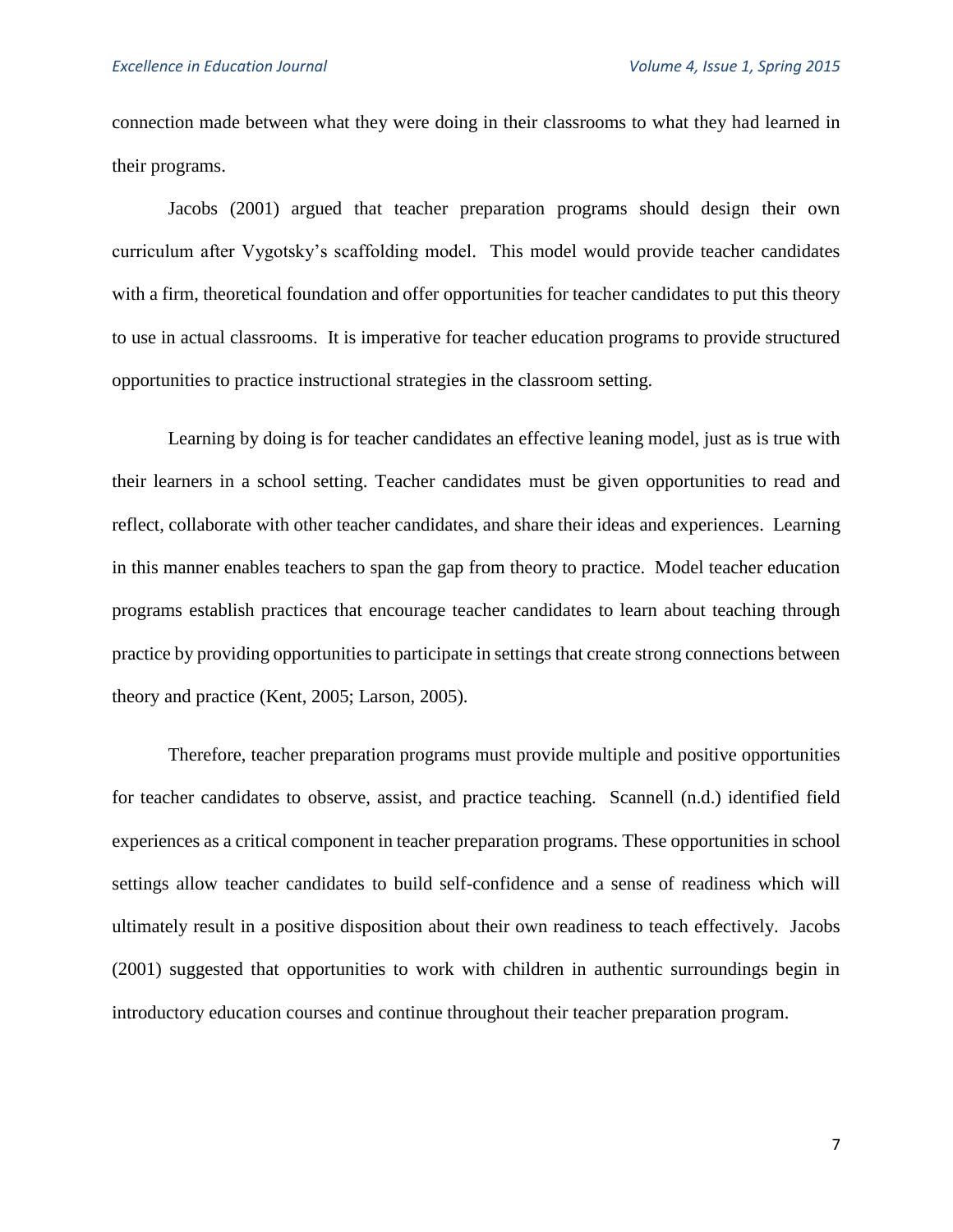In effective teacher preparatory programs, professors of pedagogy use actual artifacts from the classroom, examples of student work, tapes of classrooms in action, and case studies of teaching to help teacher candidates connect what is being modeled and what they are learning in their courses to actual problems of practice in classrooms (Darling-Hammond & Baratz-Snowden, 2005). Through field-based practice, teacher candidates are given the opportunity to reveal what they actually know and demonstrate what they can do (Wise & Leibrand, 2000). An ongoing argument is made for the need for connection between theory and practice, and field-based experiences are the best way to ensure this connection is made for teacher candidates.

Beyond the "hands-on" site-based practice with students, other qualities/dispositions of effective teacher candidates, such as professionalism, can also be honed during field-based experiences. Professionalism refers to the dispositions that a teacher must possess in order to be successful in the classroom. These dispositions encompass the areas of collaboration, continuing professional development, and awareness of and utilization of resources. Darling-Hammond, Wise, and Klein (1999) discussed teaching professionalism in the following way:

Teaching dispositions are the orientations teachers develop to think and behave in professionally responsible ways- for example, to reflect on their teaching and its effectiveness and to strive for continual improvement; to respect and value the needs, experiences, and abilities of all learners and to strive to develop the talents of each to the greatest extent possible; to engage with learners in joint problem solving and exploration of ideas; to establish cooperative relationships with students, parents, and other teachers to keep abreast of professional ideas, and to engage in broader professional responsibilities. (p. 39)

8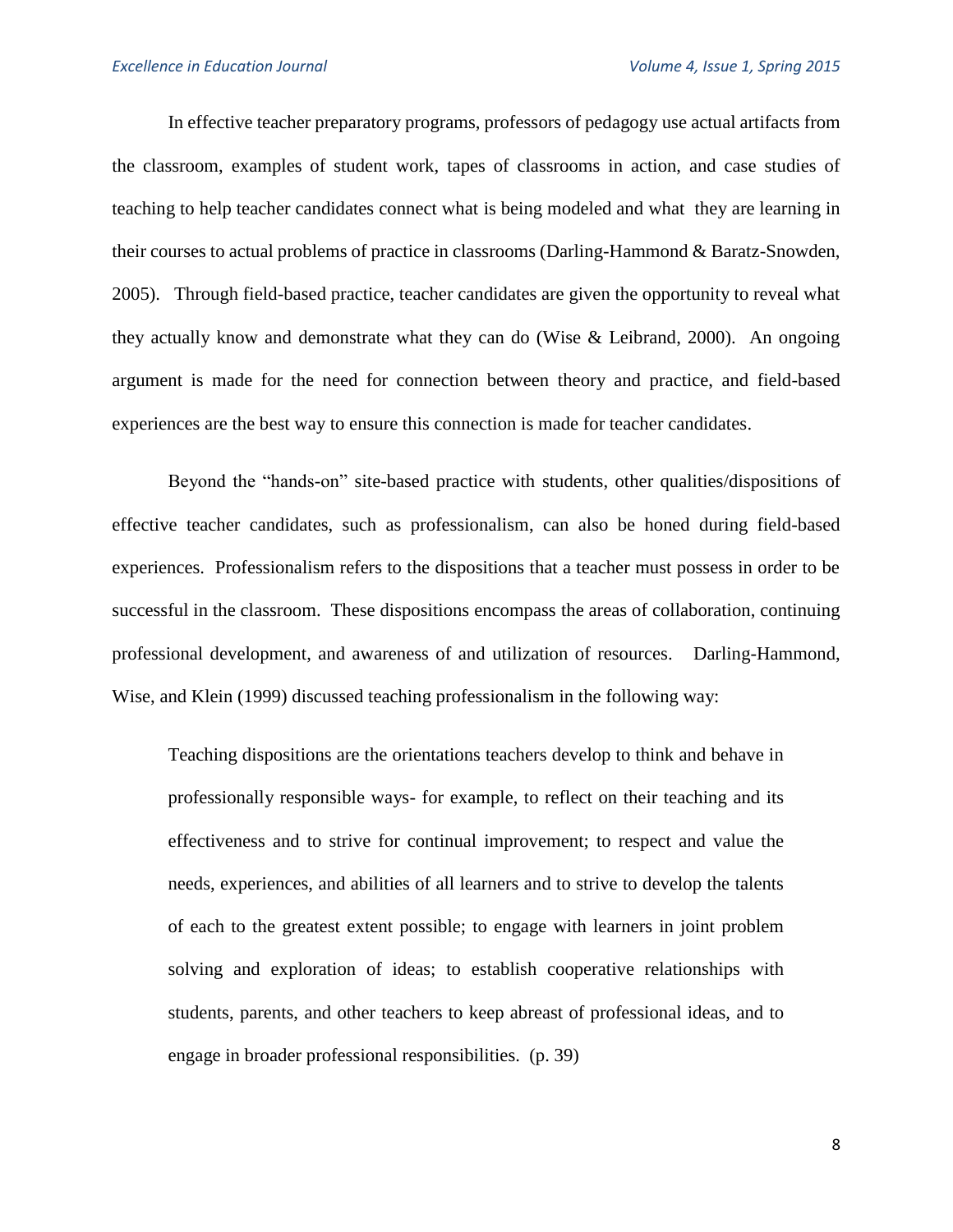### **Collaboration**

Linda Darling-Hammond (1999a) addressed how education reform not only focuses typical areas such as curriculum and instruction, diversity and assessment, but also how to work collegially with others. Teaching is not a career in where one works in isolation. Interpersonal skills of communication and collaboration are integral components in the art of effective teaching. Teacher candidates must learn how to collaborate with other teachers, administrators, community support agencies, and families of learners.

First, teacher candidates must acquire social skills in before they can establish and maintain working relationships. Collaboration with teachers and other educational professionals serves as an opportunity to share knowledge as well as ideas from seasoned practitioners on best practices. Teacher education can provide opportunities for pre-service teachers to understand what it means and what it feels like to be members of a group that shares common goals.

Collaboration with families is imperative student success. Comer and Maholmes (1999) specified the importance of building the skills of teacher candidates to help increase the frequency of and improve the involvement of parents/guardians. Parents/guardians, by nature, are the most knowledgeable of the preferences and practices of their children. Thus, they possess useful information to offer and must be viewed as partners in the educational process. In addition to the opportunity to experience group membership, teacher preparation programs must provide teacher candidates with techniques on how to work effectively with parents/guardians of students.

Ryan and Cooper (2007) indicated that there is sometimes an air of superiority that teachers emanate toward students' caregivers. This attitude is in complete contradiction to the spirit of cooperation and communication that is essential for creation of a positive learning environment.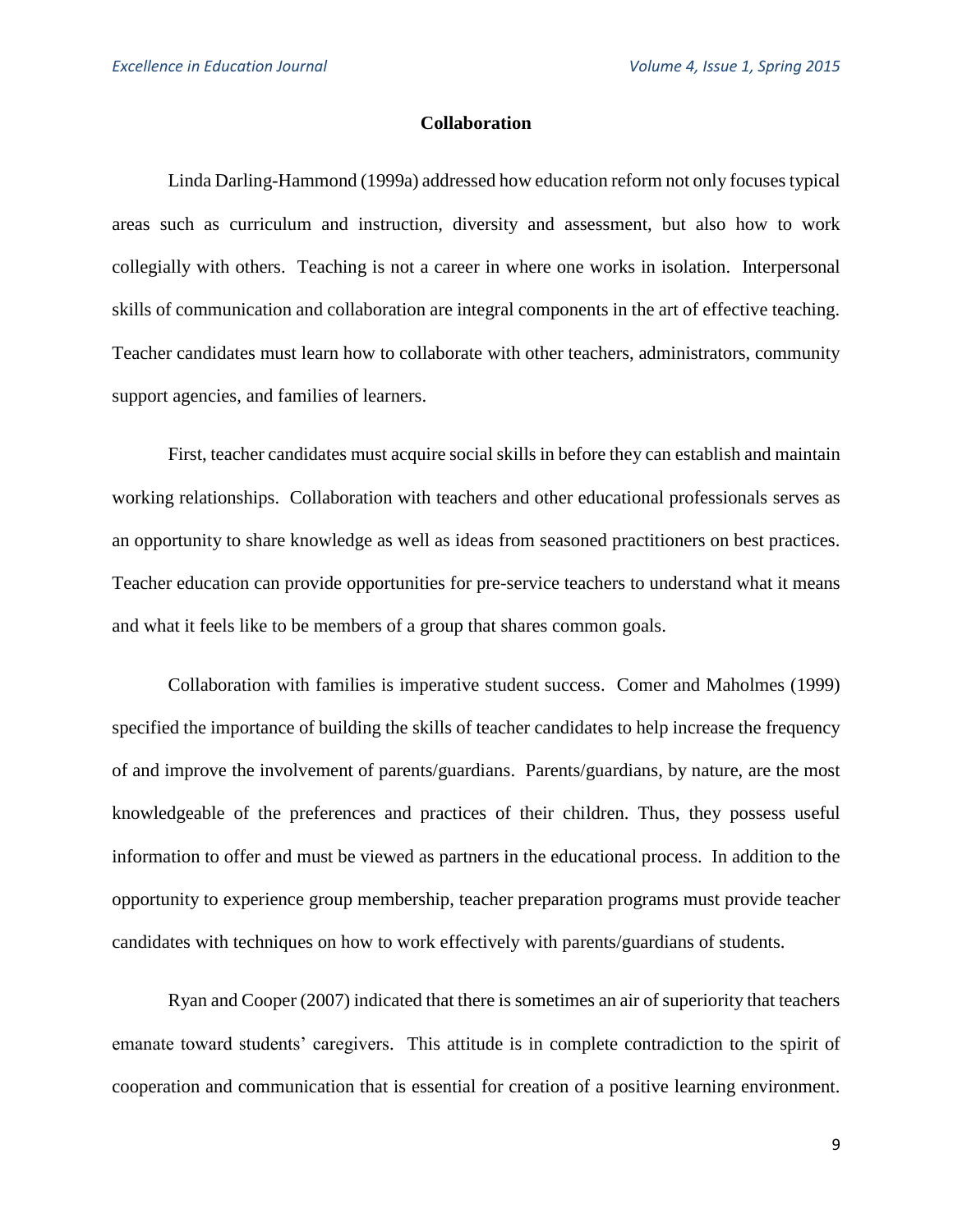The ability to communicate with parents among many qualities of good teachers as outlined by the public was described by Berry (2005). Teacher candidates must learn how to work cooperatively with parents/guardians and consider themselves members of a team cooperating to provide a rich educational experience for the child.

### **Continuing Professional Growth**

Beginning teachers must learn skills that allow them to apply what they are learning, analyze what is happening, and enable them to adjust their teaching methodology accordingly. Teacher candidates need to engage in inquiry and reflection about learning, teaching, and curriculum (Bruning, 2006). Ryan and Cooper (2007), in their research, addressed the importance of being a reflective decision maker in planning, implementing, and evaluating decisions.

Teacher candidates hold firm beliefs about the teaching profession long before they enter the classroom and these persist throughout their teacher preparation and into their early years of teaching (Fajet et al., 2005). Therefore, the examination of teacher candidates' perceptions about teaching is important for evaluation of teacher preparation programs. Such an evaluation can assist in aligning prospective teachers' previously held beliefs with the pedagogical practices that they will have learned and will put into practice in their subsequent teaching careers.

Fajet et al. (2005) found that teacher candidates' perceptions suggest that teacher preparation courses do little to alter the perceptions students develop during their 12 or 13 years of public school experiences. "It appears from the findings of Fajet's study that education majors underestimate the complex nature of teaching. Fajit's results demonstrated that teacher candidates assign great importance to their personal characteristics and less importance to pedagogical training" (Fajet et al., 2005, p. 724). Teacher educators need to be aware of this research on teacher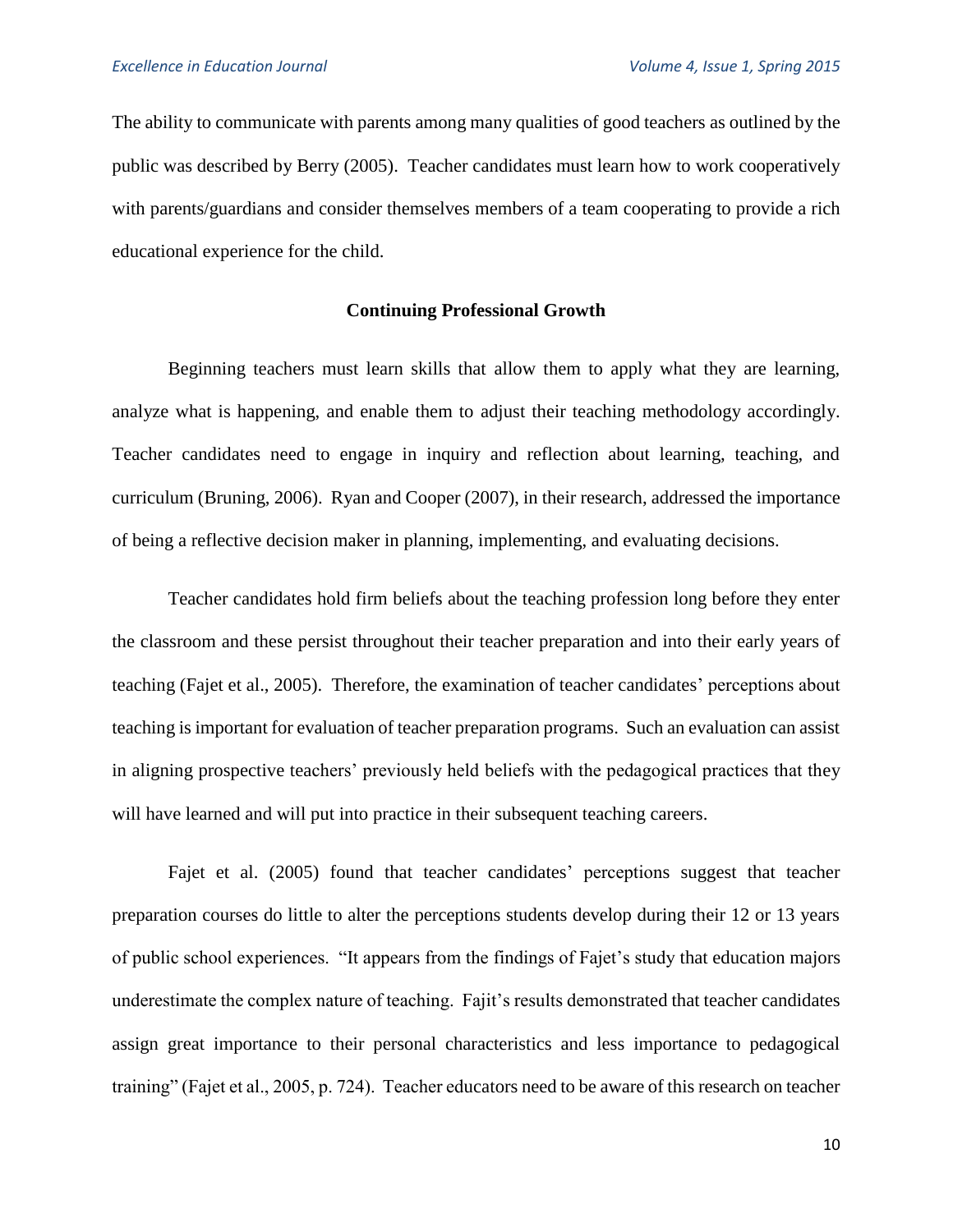candidate perceptions which shows that core beliefs tend not to change over time. With this knowledge, teacher educators may take appropriate steps to provide instruction and guidance to assist teacher candidates in overcoming their preconceptions and any misconceptions of education.

Jacobs (2001) suggested that teacher preparation programs must strive to create good decision makers and in order to accomplish this, teacher candidates must be provided time and opportunities to reflect on their experiences. Teacher candidates need to be taught how to analyze and reflect on their field experiences, to assess the effects of their teaching on learners, and to refine their instructional methods. Teacher candidates must be taught through modeling by their pedagogy professors how to set clear goals and develop a sense of purpose. This modeling will enable the teacher candidates to make sensible, consistent decisions about what to teach, in what sequence, and with which methodology.

Additionally, self-confidence is a vital factor in teachers' and teacher candidates' satisfaction and feelings about their work. According to Darling-Hammond, Wise, and Klein (1999), teachers who lack confidence in their teaching skills or possess doubt about their abilities to help students learn have higher rates of absenteeism and attrition. This attitude would clearly affect how effective a teacher candidate can be in their instruction. Teacher candidates must be provided with a preparatory program that leaves them feeling prepared for the classroom, so they are confident in their abilities as they enter the field of education.

#### **Resources**

Proof of professionalism in the field of education comes in many forms. One additional area of professional growth is knowledge of available resources. Ryan and Cooper (2007) described characteristics of effective teaching. This included the necessity of knowing what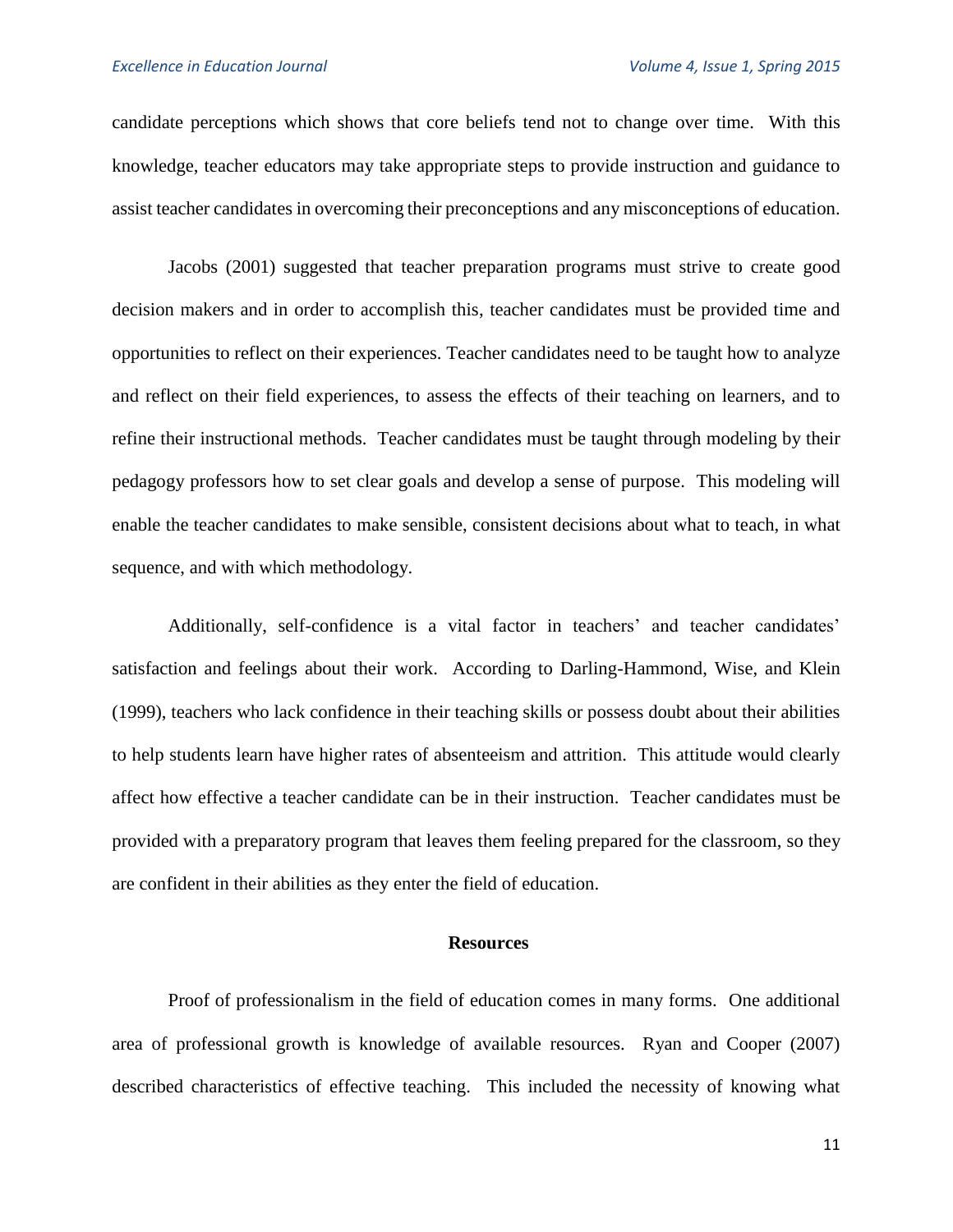resources are available to assist new teachers develop their instructional strategies. These resources include such tools as videos, research materials, teaching journals, as well as human support in the form of co-workers, administrators and specialists.

Teacher candidates need to develop the skills of identifying useful resources and how to utilize those resources in their own classrooms (Bruning, 2006). Teacher preparation programs must help teacher candidates identify the role of resource agencies and instill in the teacher candidates the understanding of how those agencies may be an integral part of the educational arena. Darling-Hammond, Banks, Zumwalt, Gomez, Sherin, Griesorn et al. (2005) discussed the importance of the knowledge of resources:

Knowledge of the types of curriculum material and resources available at particular grade levels and for particular subject areas-and the ability to evaluate the utility of these for various purposes-is particularly useful to beginning teachers. Prospective teachers should be aware of major resources in the field and those that are in use locally, and know how to find additional resources and critically assess what is available. (p. 189)

Through well-planned field experiences, teacher candidates will be afforded the opportunity to work with skilled and experienced teachers, administrators, parents, and other schools support service personnel to identity types of resources available as well as the correct way to utilize these resources.

It is vital that teacher preparatory programs constantly monitor the expectations and responsibilities placed on classroom teachers, and then subsequently examine their teacher education programs to assure the curriculum provided is designed to address the needs of the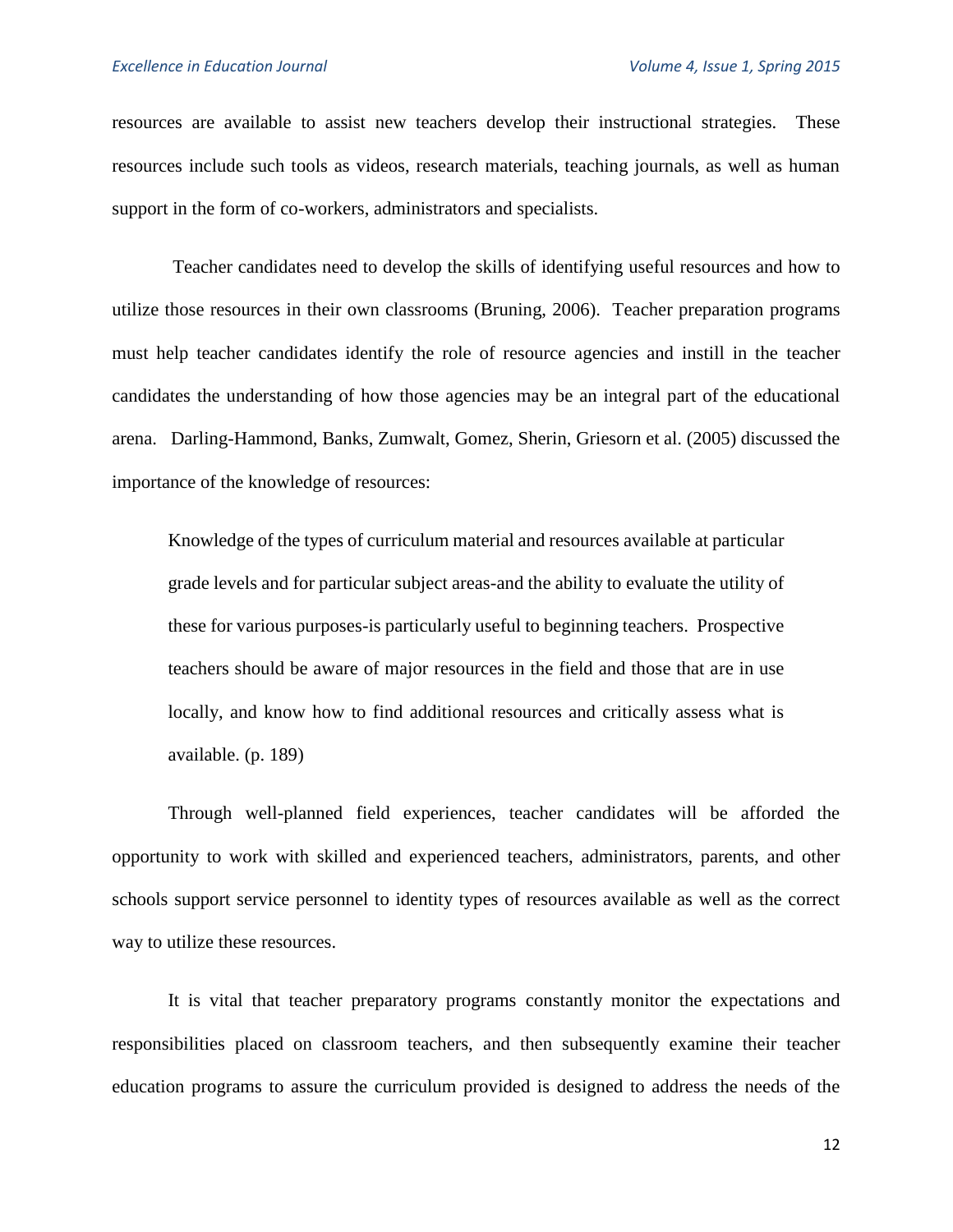school setting where teacher candidates are placed. Professors of pedagogy must keep abreast of changing school climates and expectations placed on teachers. This will enable the altering of education programs curricula, resulting in the development of teacher candidates equipped with the knowledge and ability to adapt to these climates and become effective teachers.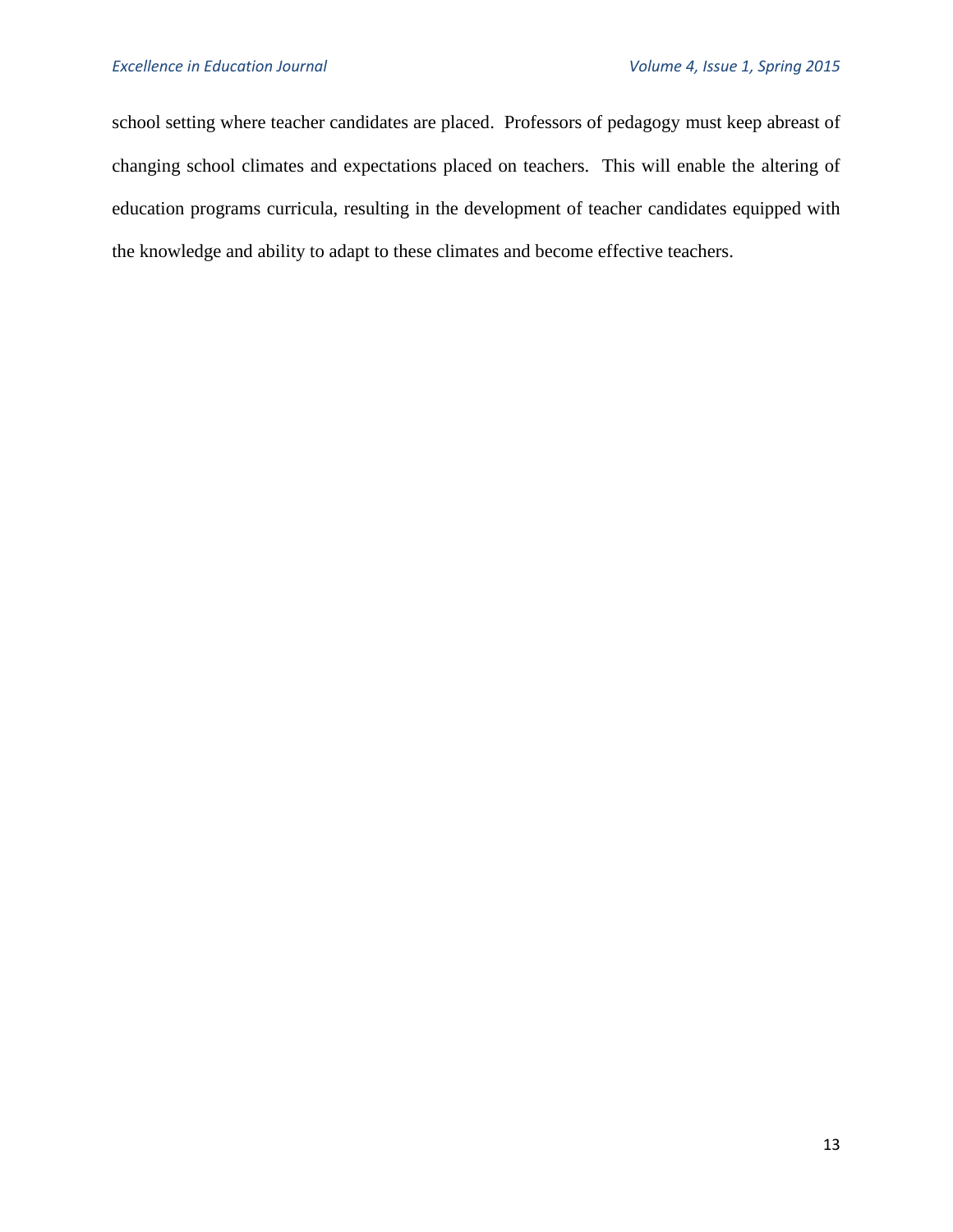### References

- Ambe, E. B. (2006). Fostering multicultural appreciation in pre-service teachers through multicultural curricular transformation [Electronic version]. *Teaching and Teacher Education, 22(6), 690-699.*
- Berry, B. (2005). The future of teacher education [Electronic version]. *Journal of*

*Teacher Education, 56(3),* 272-278.

Bruning, M. (2006). Infusing facets of quality into teacher education. *Childhood* 

*Education, 82(4),* 226. Retrieved June 9, 2006 from Academic Search Premier.

Cochran-Smith, M. (2006). Ten promising trends(and three big worries)[Electronic version]. *Educational Leadership, 63(6), 20-25.*

Comer, J., & Maholmes, V. (1999). Creating schools of child development and education

in the USA: Teacher preparation for urban schools [Electronic version]. *Journal of Education for Teaching, 25(1),* 3-15.

Darling-Hammond, L. (1999a). Educating teachers for the next century: Rethinking

practice and policy. In G. A. Griffin (Ed), *The education of teachers* (pp. 221-

256). Chicago, IL: The National Society for the Study of Education.

Darling-Hammond, L, Banks, J., Zumwalt, K. Gomez, L. Sherin, M.G., Griersorn, J., et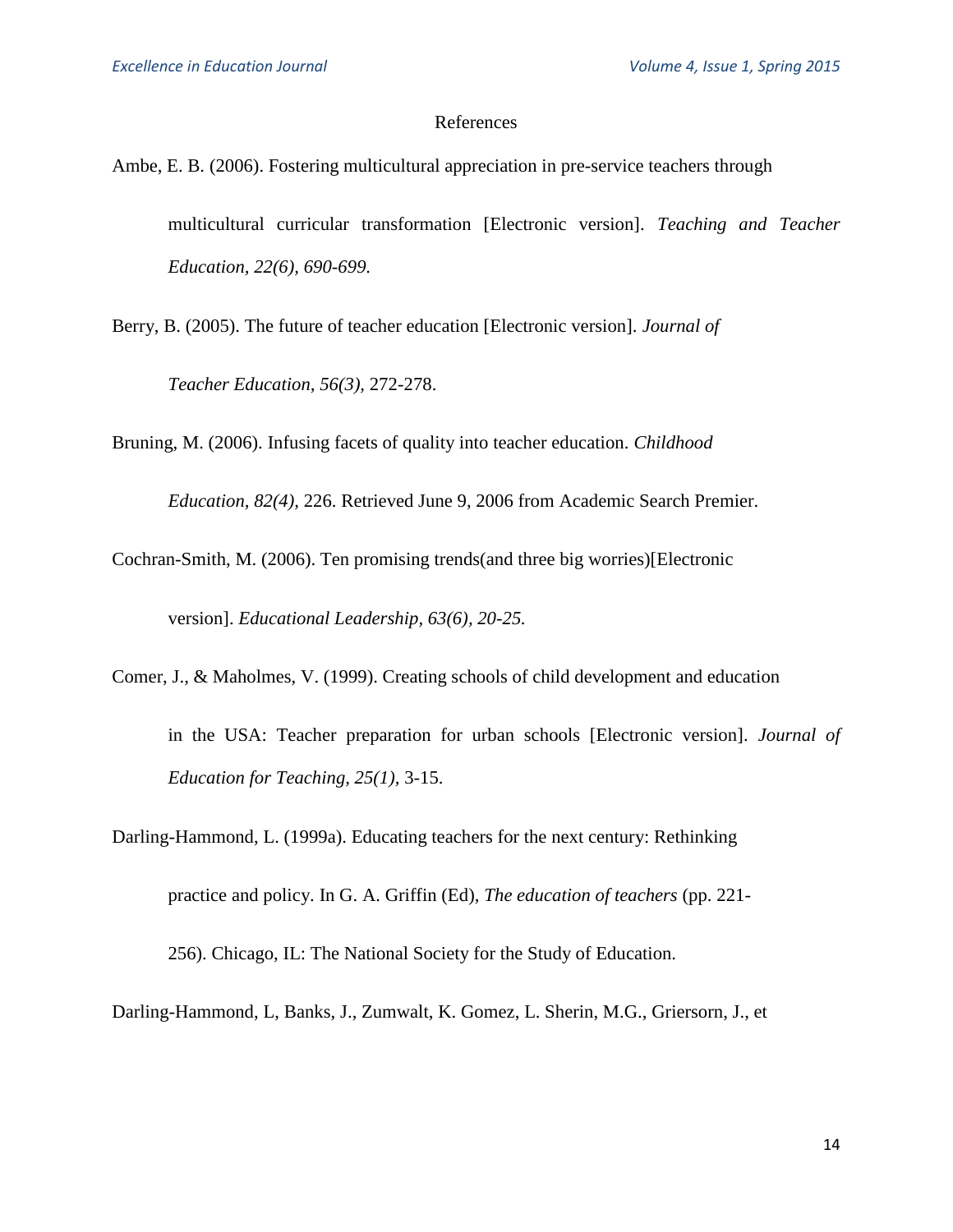al (2005). Educational goals and purposes: Developing a curricular vision for teaching. In L. Darling-Hammond & J. Bransford (Eds), Preparing teachers for a changing world: What teacher should learn and be able to do (pp.169-200). San Fancisco, CA: John Wiley  $\&$ Sons.

Darling-Hammond, L., & Baratz-Snowden, J. (Eds.). (2005). *A good teacher in every* 

*classroom: Preparing the highly qualified teachers our children deserve*. San

Francisco, CA: Jossey-Bass

Darling-Hammond, L., Hudson, L., & Kirby, S. N. (1989). *Redesigning teacher* 

*education: Opening the door for new recruits to science and mathematics* 

*teaching.* Center for the Study of the Teaching Profession.

- Darling-Hammond, L., Wise, A.E., & Kline, S. P. (1999). *A license to teach: Raising standards for teaching.* San Francisco, CA: Jossey-Bass.
- Dean, C., Lauer, P, & Urquhart, V. (2005). Outstanding teacher education programs: What do they have that the others don't? [Electronic version]. *Phi Delta Kappan, 87(4),* 284-289.
- Fajet, W., Bello, M., Leftwich, S. A., Mesler, J. L., & Shaver, A. N. (2005). Pre-service teachers' perceptions in beginning education classes [Electronic version].

*Teaching and Teacher Education, 21,* 717-727.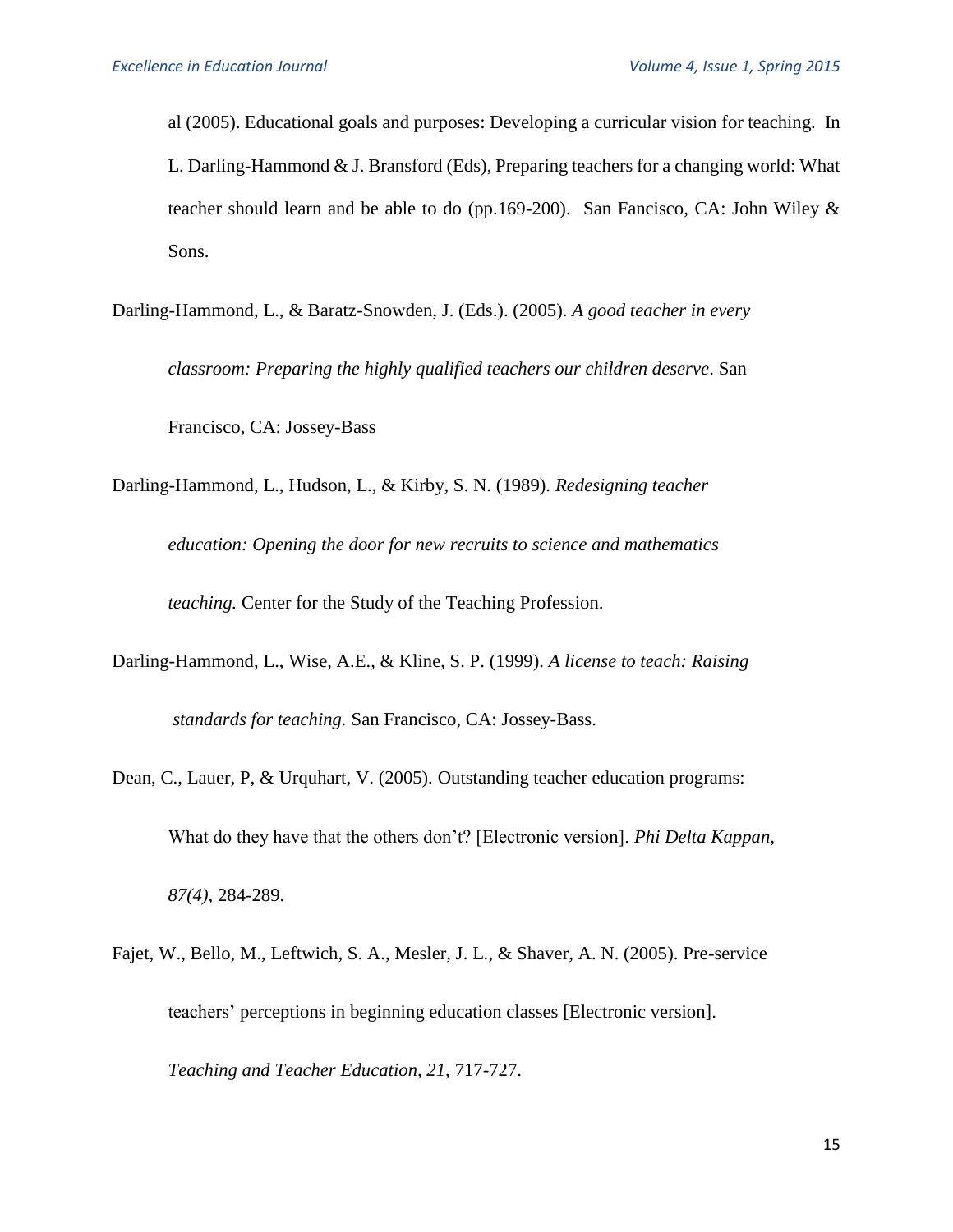Jacobs, G. M. (2001). Providing the scaffold: A model for early childhood/primary teacher preparation [Electronic version]. *Early Childhood Education Journal, 29(2),* 125-130*.*

- Kent, A. M. (2005). Acknowledging the need facing teacher preparation programs: Responding to make a difference [Electronic version]. Education, 125(3), 343- 348.
- Larson, A. (2005). Preservice teachers' field experience surprises: some things never change. *Physical Educator, 62(3),* 154-163. Retrieved June 9, 2006, from Academic Search Premier.
- Murphy, P. K., Delli, L. A. M., & Edwards, M. N. (2004). The good teacher and good teaching: Comparing beliefs of second-grade students, pre-service teaches, and inservice teachers [Electronic version]*. The Journal of Experimental Education 72(2),* 69-92.
- National Commission on Teaching and America's Future (September, 1996) *What*

*matters most.* Retrieved September 21, 2006, from http://www.nctaf.org/

documents/WhatMattersMost.pdf

National Council for Accreditation of Teacher Education. (n.d.). Retrieved

November 12, 2005 from<http://www.ncate.org/public/standards.asp>